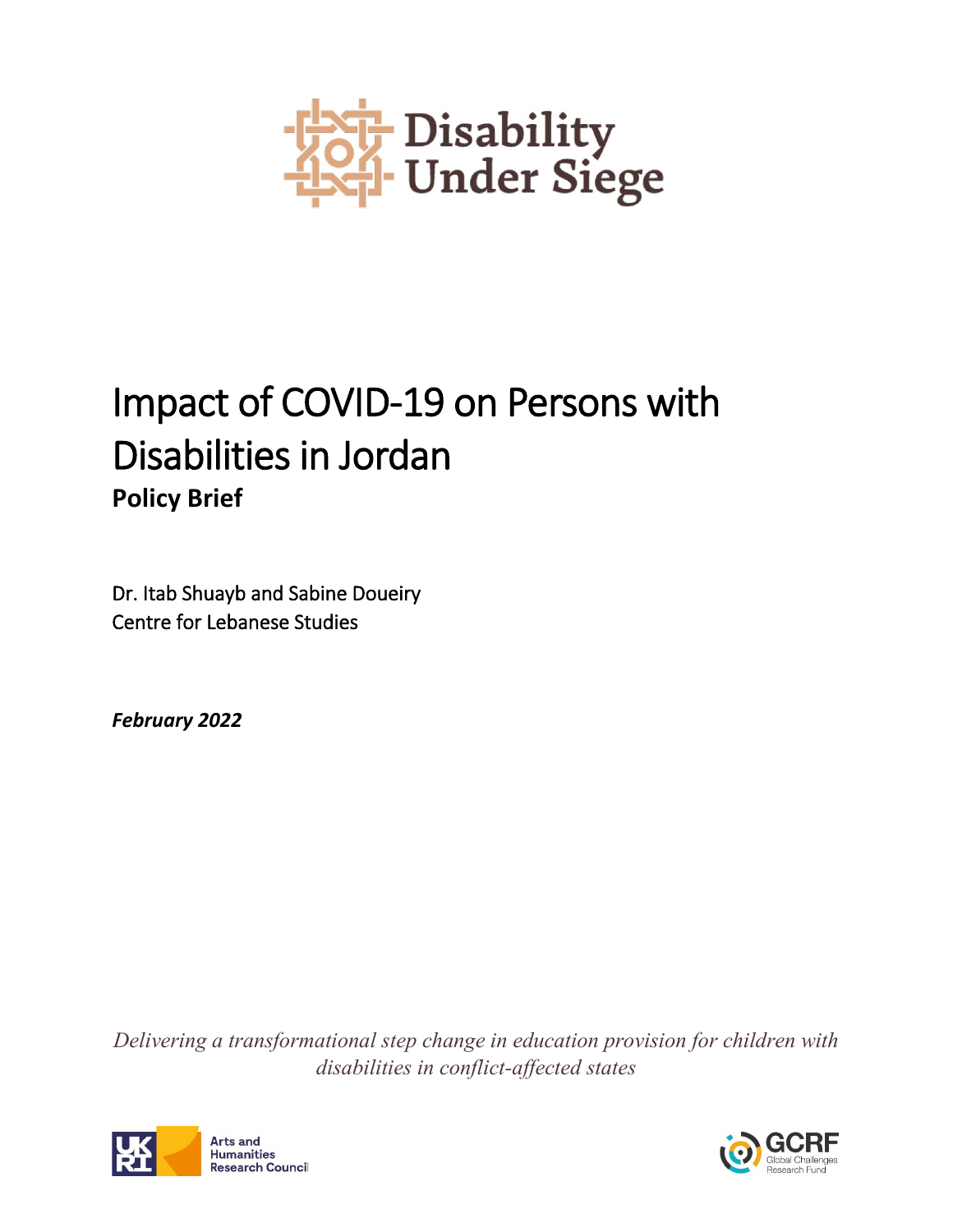

#### **Introduction**

In Jordan, the critical pressures caused by the outbreak of Covid-19, have increased the strain on the country's social, economic, institutional, and natural resources and reduced access to public utilities, schooling, health services, and employment opportunities placing Jordan in a fragile situation. In March 2021 GCRF Network+ 'Disability under siege' Research Network was commissioned by the United Nations Convention on the Rights of Persons with Disabilities (UNCRPD) to conduct case studies in Jordan, Lebanon, and Palestine to investigate the impact of Covid-19 on persons with disabilities. The research had the following aims:

- Inform the UNPRPD analytical framework to support a multi-sectoral response to increased social, educational, economic, and health challenges arising from the pandemic
- Identify future and emerging research priorities and gaps
- Develop resilience to future challenges at individual, community, national and global levels Informing future priorities for research collaboration between researchers and the UNPRPD

## Research Questions and Methodology

- 1. How has the COVID-19 pandemic affected access to services, including health, education, and community services for persons with disabilities?
- 2. What are the effects of the COVID-19 pandemic on persons with disabilities by age, gender, and types of disability across the sectors of health, education, and economic status (including physical and mental health status)?

## Methodology

A desk review was undertaken of 59 available research studies, reports, policies, procedures, notes, and rapid analysis reports conducted by the governmental authorities such as the ministry of public health, international NGOs, and UN agencies such as UNICEF, UNHCR, international disability organizations such as IDA and OCHA.

We reviewed social media content to analyze to what extent the COVID-19 awareness campaigns and media information represented people with disabilities in their media content and the accessibility level for the content particularly for people with visual, hearing, and cognitive impairments and the elderly.

Eighteen personal (virtual) interviews were conducted with parents of students with disabilities under 18 years old, a student with disabilities above 18 years old, local disability organizations, and stakeholders from the educational and healthcare services

#### Limitations

Several limitations restricted researchers from conducting a full evaluation of the impact of COVID-19 on persons with disabilities in Jordan. These limitations included the inability of principal investigators based in Lebanon to travel to Jordan because of Covid restrictions and instead rely on local research assistants. Poor electrical supply and internet connections hindered the ability to reach a representative sample and lockdowns and high levels of workload made it challenging to engage with key stakeholders and policymakers engaged in Covid responses.

#### Findings

The outcome findings of interviews conducted for this study revealed that most people's lives and daily activities were affected by Covid-19 lockdown restrictions, including people with disabilities who faced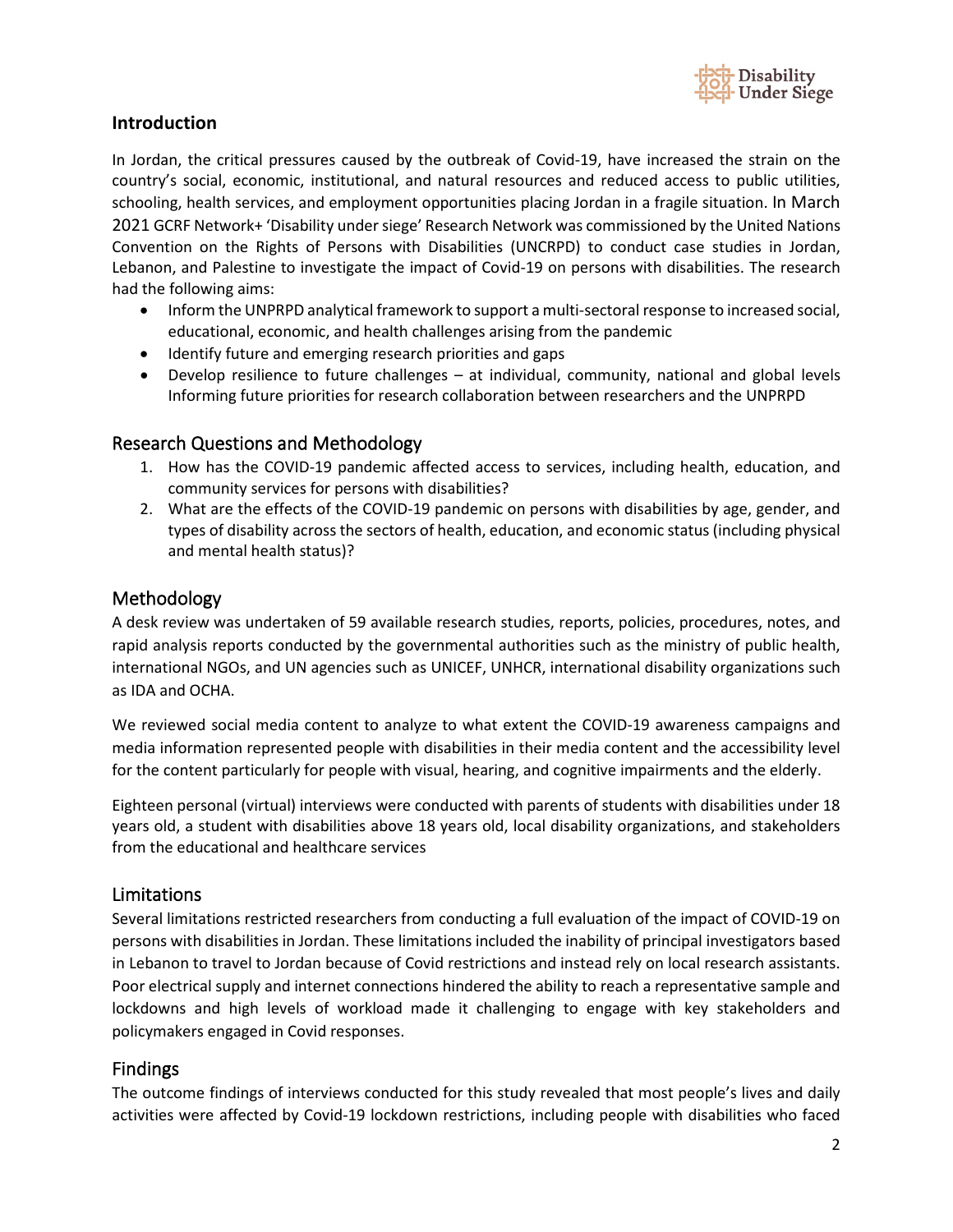

barriers before the pandemic; however, these barriers were aggravated during the Covid-19. Five main themes are identified at policy and decision level and the healthcare, and academic services levels.

#### **Lack of Inclusive National Preparedness and Response Plan**

In February 2020, Jordan's National Preparedness and Response Plan for COVID-19 was set out and ready to be used as a practical guide for national authorities and health sector partners in fulfilling gaps, however, the plan overlooked responding to people with disabilities needs.

# Lack of access to routine healthcare services

Covid-19 lockdown restrictions and the risk of contracting COVID-19 in healthcare centers and hospitals meant people with disabilities were limited in their ability to access health services for routine medical checkups. Furthermore, pressure on health services as a result of Covid disrupted access to routine medical prescriptions for people with disabilities and chronic illnesses. Access to specialized disability services such as physiotherapy and speech therapy was a significant challenge for those living outside of Amman as most of these services were mostly provided in the capital.

# Absence of accessible Covid-19 awareness campaigns and information

Official Covid-19 awareness campaigns and Covid-19 medical information were found to be out of reach and inaccessible for people with disabilities. Findings revealed that online platform for registering for vaccination was inaccessible for people with visual and hearing impairments, and those who have learning difficulties and little literacy. To fill that gap, the Higher Council for the Rights of Persons with Disabilities played a vital role in providing accessible information and guidance on coping with Covid during the pandemic and had to coordinate with the Ministry of Health to include disability information into the vaccine registration platform. The Ministry of Health responded positively to adapt the vaccination registration platform to target and support people with disabilities after initially low engagement.

# Demand on providing psycho-social and mental health support for PWDs

The needs of parents and carers of people with disability were often overlooked by Covid policies and plans. Disability-led organisations believed lack of mental health support for parents led to increased stress and tension within families that resulted in poor care and abuse. With the absence of governmental psycho-social and mental health support for people with disabilities, disability-led organisations had to provide psycho-social and mental health support, including services such as a hotline for families. But most organisations reported being unable to support all the requests due to the volume of demand and the availability of trained personnel.

# Lack of preparedness for inclusive education

A key finding from interviews with students with disabilities, parents, and education providers revealed that there is a lack of preparedness, inability to facilitate face-to-face education, and insufficient teacher training to support students with disabilities in all the Jordanian districts. The lack of governmental inclusive educational strategy has contributed to excluding students with disabilities from gaining access to education during the Covid-19 pandemic. While the Ministry of Education in Jordan allocated a budget for free tablet distribution to support remote learning, there were gaps in the rollout of devices for those living outside of the capital Amman.

The effectiveness and accessibility of IT technology and remote learning modalities varied dependent upon the disability. Whilst the Ministry of Education provided an online educational platform "Darsak",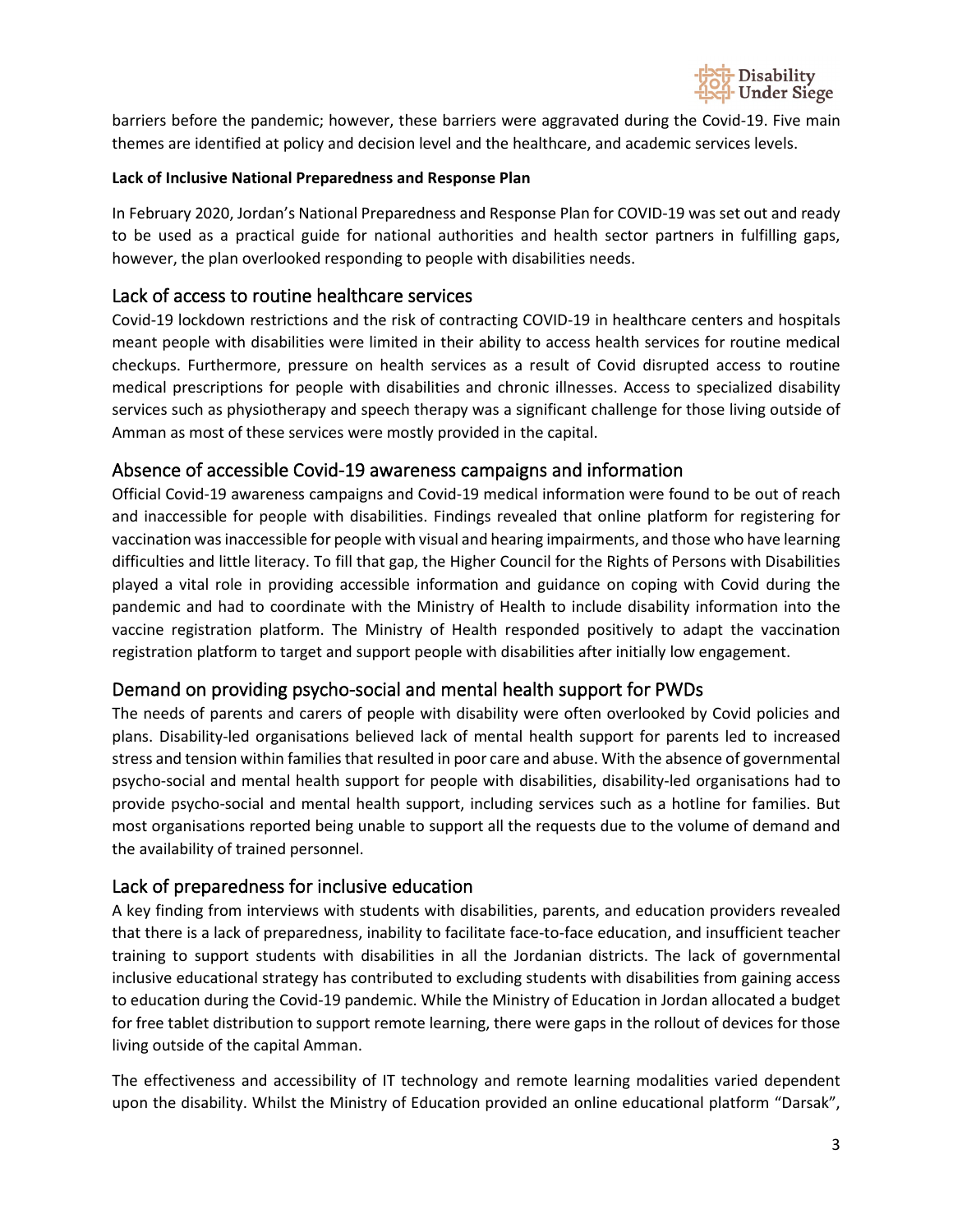

many students with disabilities including students with hearing impairments could not access the educational information as they were inaccessible for their needs. Moreover, online learning also required access to the internet which created a cost barrier for low-income families. Respondents noted that while Darsak had many resources most schools did not provide additional live online lessons for their students, neither they did follow up with the students' academic progress.

On the other hand, schools that provided inclusive education were required to close during the May 2020 lockdowns, at the same time schools that only provided special education support for persons with disabilities were able to remain open. While the situation was incredibly difficult and this inconsistent approach reinforced the medical model perception of disability and undermined the inclusive approaches some schools had provided.

## Recommendations

Proactive procedures must be taken in Jordan to incorporate inclusive policy at the healthcare, and academic practices services level that addresses minority and socioeconomically disadvantaged children, teenagers, elderly, migrants, and refugees, in addition to people with disabilities. Adopting a holistic inclusive approach and consulting and involving parents of students with disabilities, and people with disabilities in emergency policies, plans, and decisions made during the pandemic is recommended.

The first recommendation includes implementing existing plans "The Jordanian Law on the Rights of Persons with Disabilities No. 20 for the Year 2017" so that it is considered during all Covid response planning.

Another recommendation involves disruption to regular health services such as access to prescriptions for people with disability to be accounted for in response planning, in addition to allocating mobile clinics to improve accessibility to vaccinations. Moreover, support for parents and carers of people with disabilities should be included in any support packages arising from Covid responses.

The third recommendation lies in making all the written and visual information and awareness-raising campaigns accessible from the outset. Accordingly, accessibility to critical public health tools such as vaccination platforms must be integrated at the design stage. This includes online education resources that should be made accessible and tailored and provisions made for different types of disability.

The final recommendation is the feasibility study to consider if it is possible to promote inclusive education in public schools (not just private) would support with long term aims.

# **Conclusion**

We found that while access to health, education, and information services during Covid was initially lacking for people with disabilities, efforts to address and remove those barriers were identified, and efforts to remedy them were undertaken. Research participants identified the key role the Higher Council for the Rights of Persons with Disabilities played in advocating for vaccination prioritization and access, developing approaches to support learning, and in several cases volunteering to make information accessible. With the switch to remote learning, we saw real challenges with accessibility to online resources and a lack of face-to-face support which created real barriers to education for some. Efforts were made to address these challenges but improved access to assistive devices, the internet, and accessible curricula must be considered for any future lockdowns. We found that organisations providing services for people with disability also innovated and adapted services to respond to increasing needs for support. However, both organisations and respondents acknowledged the lack of availability of services